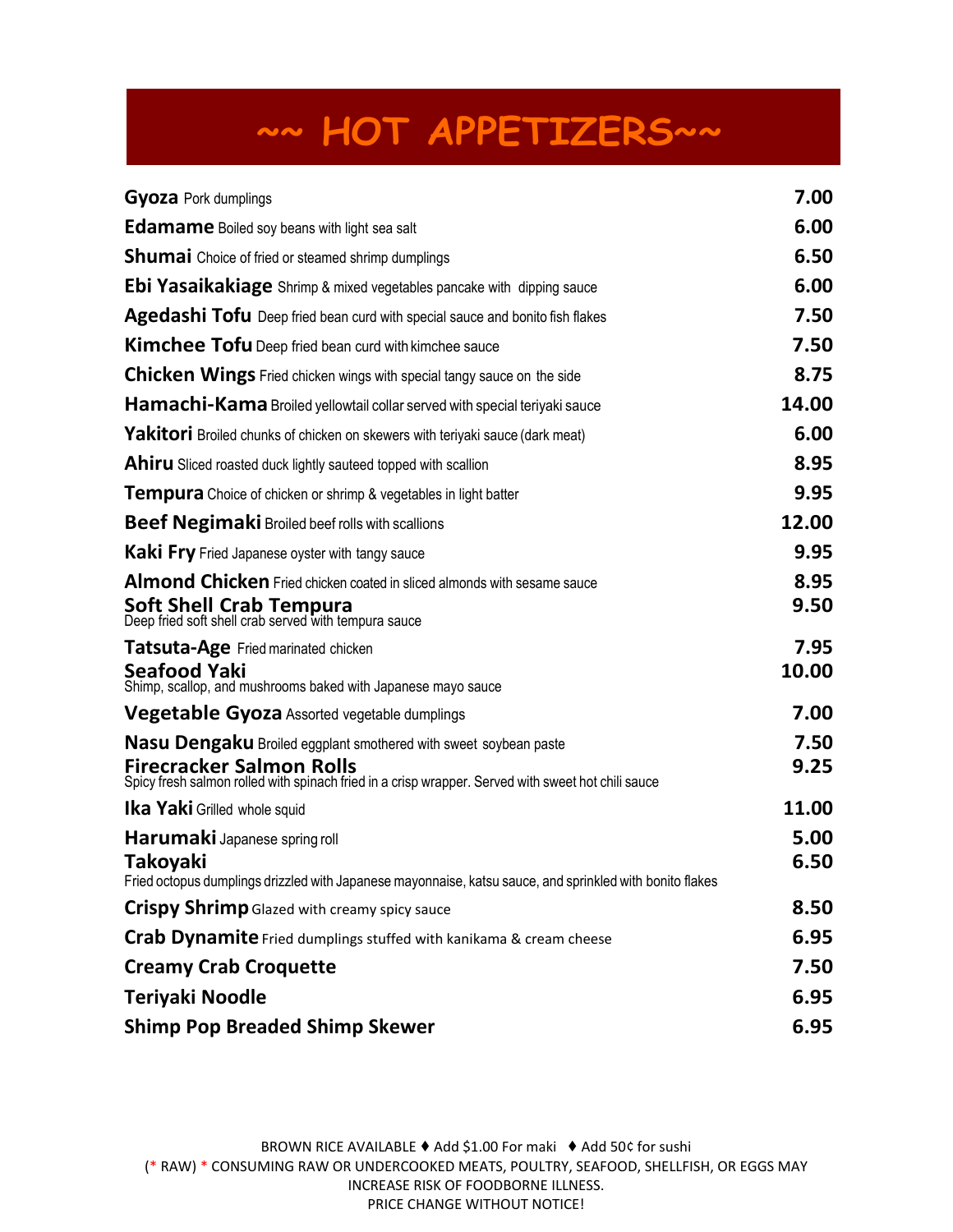# **~~ COLD APPETIZERS ~~**

| <b>Sashimi</b> * 7 pieces of fresh raw fish                                                                 | 12.00 |
|-------------------------------------------------------------------------------------------------------------|-------|
| Tuna Bomb * Spicy Tuna on crispy sushi rice                                                                 | 9.00  |
| Tuna Tataki * Thinly sliced rare tuna with ponzu sauce                                                      | 12.00 |
| <b>Spicy Tuna Tartar</b> * Layers of spicy tuna, seaweed salad and black tobiko                             | 9.50  |
| Torched Salmon Salad * Crab salad topped with torched salmon, eel sauce and scallion                        | 9.50  |
| Jalapeno Hamachi * With ponzu sauce, olive oil, spicy radish and sea salt                                   | 14.00 |
| <b>Ankimo</b> Monk fish liver with ponzu sauce                                                              | 9.95  |
| <b>Naruto</b> Kanikama rolled in cucumber with avocado and caviar                                           | 9.00  |
| <b>Sashimi Cucumber Roll *</b><br>Tuna, salmon, yellowtail, asparagus and avocado rolled in cucumber        | 12.00 |
| <b>Escolar Carpaccio</b> * Seared super white tuna with yuzu wasabi dressing                                | 12.00 |
| Beef Tataki * Thinly sliced rare beef with ponzu sauce                                                      | 12.00 |
| <b>Ohitashi</b> Steamed spinach served chilled with special sauce                                           | 6.00  |
| Avocado Ball *<br>Tuna, white tuna, flying fish roe, wasabi flying fish roe mixed with lemony mayo dressing | 12.00 |
| Salmon Kinuta *                                                                                             | 14.00 |
| Thinly sliced daikon radish rolled with salmon avocado, cucumber, tobiko & scallion                         |       |

## **~~ SOUPS & SALAD ~~**

| Miso Soup Soybean soup with seaweed, tofu and scallion                              | 2.50 |
|-------------------------------------------------------------------------------------|------|
| Shitake Sui Shitake mushroom soup                                                   | 5.00 |
| House Soup Soybean soup with seafood                                                | 5.00 |
| Green Salad Fresh green salad with ginger dressing                                  | 5.00 |
| Seaweed Salad Seaweed in light vinegar sauce                                        | 6.00 |
| Crab Salad Kanikama, avocado, flying fish roe and cucumber mixed with Japanese mayo | 7.50 |
| <b>Calamari Salad</b> Squid mixed with seaweed salad                                | 8.00 |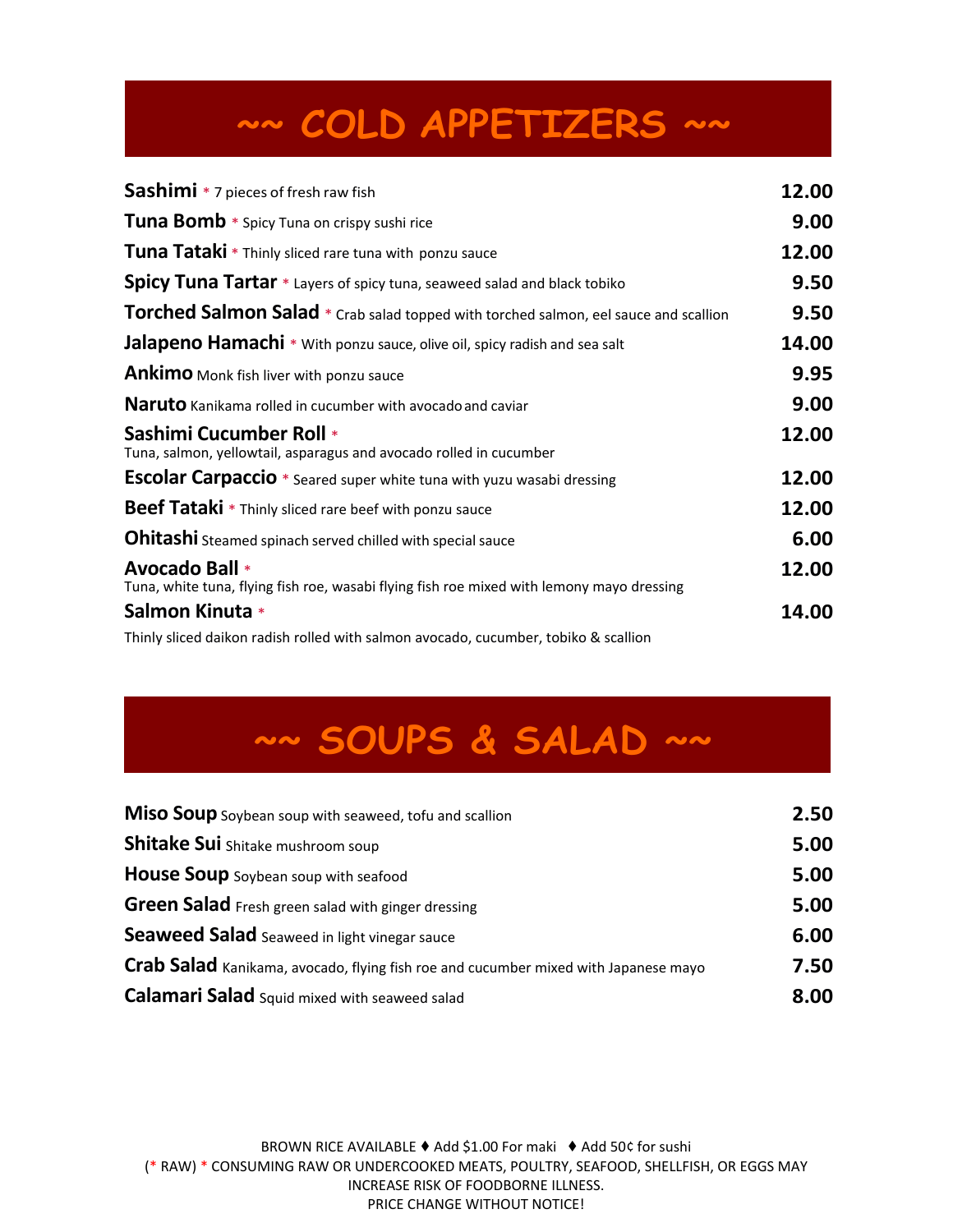## **~~ YAKIMESHI ~~**

| <b>Vegetable Fried Rice</b> | 10.95 |
|-----------------------------|-------|
| <b>Beef Fried Rice</b>      | 10.95 |
| <b>Chicken Fried Rice</b>   | 10.95 |
| <b>Shrimp Fried Rice</b>    | 10.95 |
| <b>Eel Fried Rice</b>       | 12.00 |
| <b>Salmon Fried Rice</b>    | 12.00 |

## **~~ SIDE ORDER ~~**

| <b>White Rice</b>             | 2.00 |
|-------------------------------|------|
| Sushi Rice                    | 3.00 |
| <b>Brown Rice</b>             | 2.00 |
| <b>Steam Mixed Vegetables</b> | 9.50 |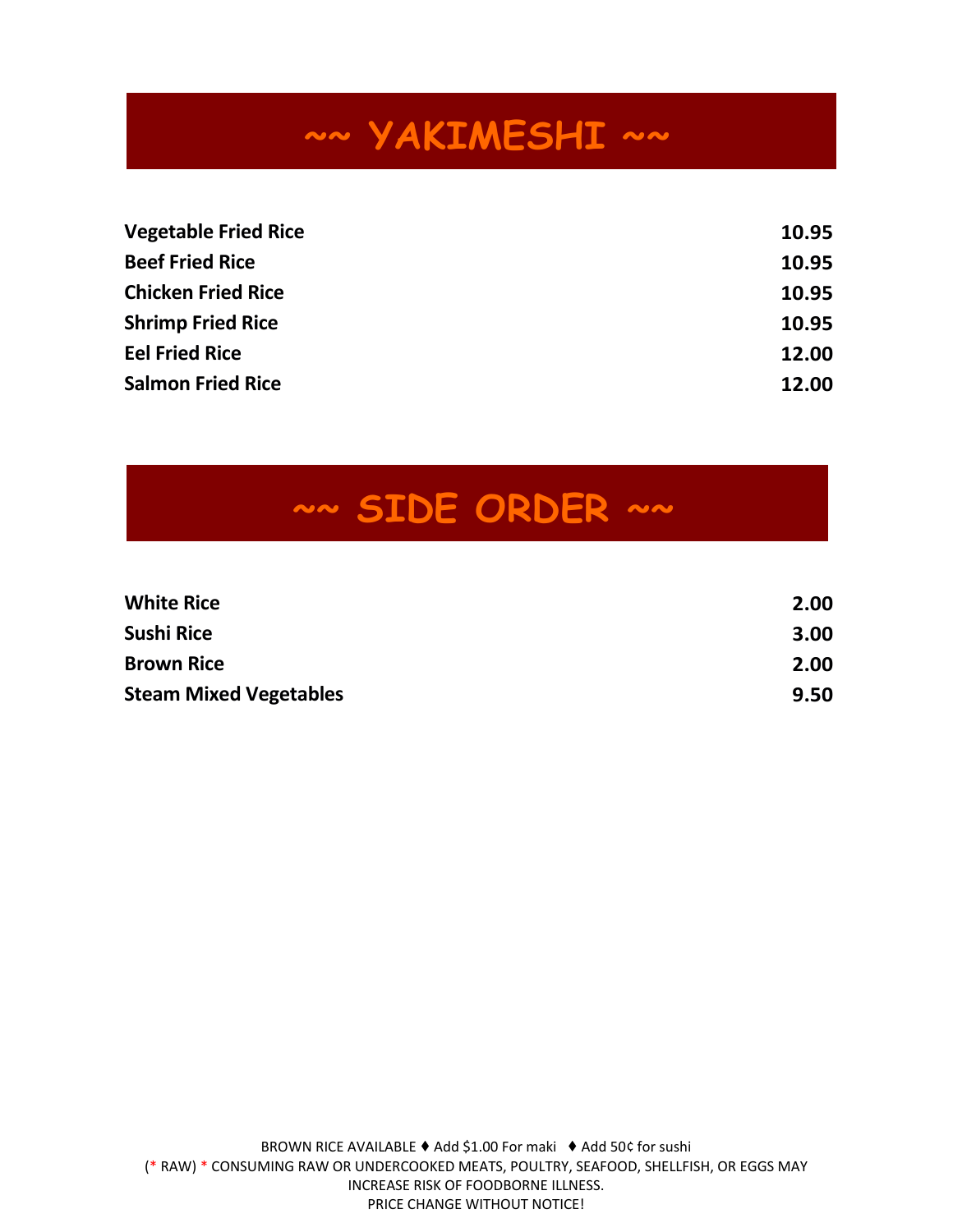## **~~ ENTREES SUSHI BAR ~~**

#### With miso soup and salad

| <b>Sushi Dinner</b> * Tuna roll & 8 pieces of sushi                                                        | 24.00 |
|------------------------------------------------------------------------------------------------------------|-------|
| <b>Sashimi Dinner</b> * Chefs choice 16 pieces of assorted raw fish with rice on side                      | 28.00 |
| <b>Sushi &amp; Sashimi</b> * California roll, 4 pieces of sushi and 10 pieces of sashimi with rice on side | 28.00 |
| <b>Maki Combo</b> * Crazy roll, tuna roll and California roll                                              | 20.00 |
| <b>Sashimi Don</b> * Choice of tuna or salmon on top of sushi rice                                         | 26.00 |
| <b>Chirashi</b> * Chefs choice of assorted raw fish over a bed of sushi rice                               | 26.00 |
| Sushi Cook Eel, shrimp & kanikama 3 pieces each                                                            | 18.00 |
| <b>Sushi 3 Kind *</b> Tuna, salmon & yellowtail 3 pieces each                                              | 24.00 |
| <b>Temaki Set *</b> Spicy tuna hand roll, California hand roll & salmon avocado hand roll                  | 18.00 |
| Ginger Boat for Two <sup>*</sup> Chef's choice of sushi, sashimi and 2 maki                                | 68.00 |
|                                                                                                            |       |

### **~~ TERIYAKI ~~**

#### With miso soup, salad and rice

| <b>Beef Teriyaki</b> Broiled sirloin steak with teriyaki sauce    | 22.00 |
|-------------------------------------------------------------------|-------|
| Beef Negimaki Broiled scallion rolls in beef with teriyaki sauce  | 22.00 |
| Chicken Teriyaki Broiled chicken served with teriyaki sauce       | 16.50 |
| Ginger Pork Broiled sliced pork with ginger teriyaki sauce        | 16.50 |
| <b>Shrimp Teriyaki</b> Broiled shrimp with teriyaki sauce         | 18.00 |
| Salmon Teriyaki Broiled salmon steak with teriyaki sauce          | 22.00 |
| <b>Scallop Teriyaki Broiled scallop with teriyaki sauce</b>       | 21.00 |
| Tofu Teriyaki Fried tofu with teriyaki sauce                      | 15.00 |
| Vegetable Teriyaki Steamed assorted vegetable with teriyaki sauce | 15.00 |
| Half & Half Combination of your choice of any two above           | 25.50 |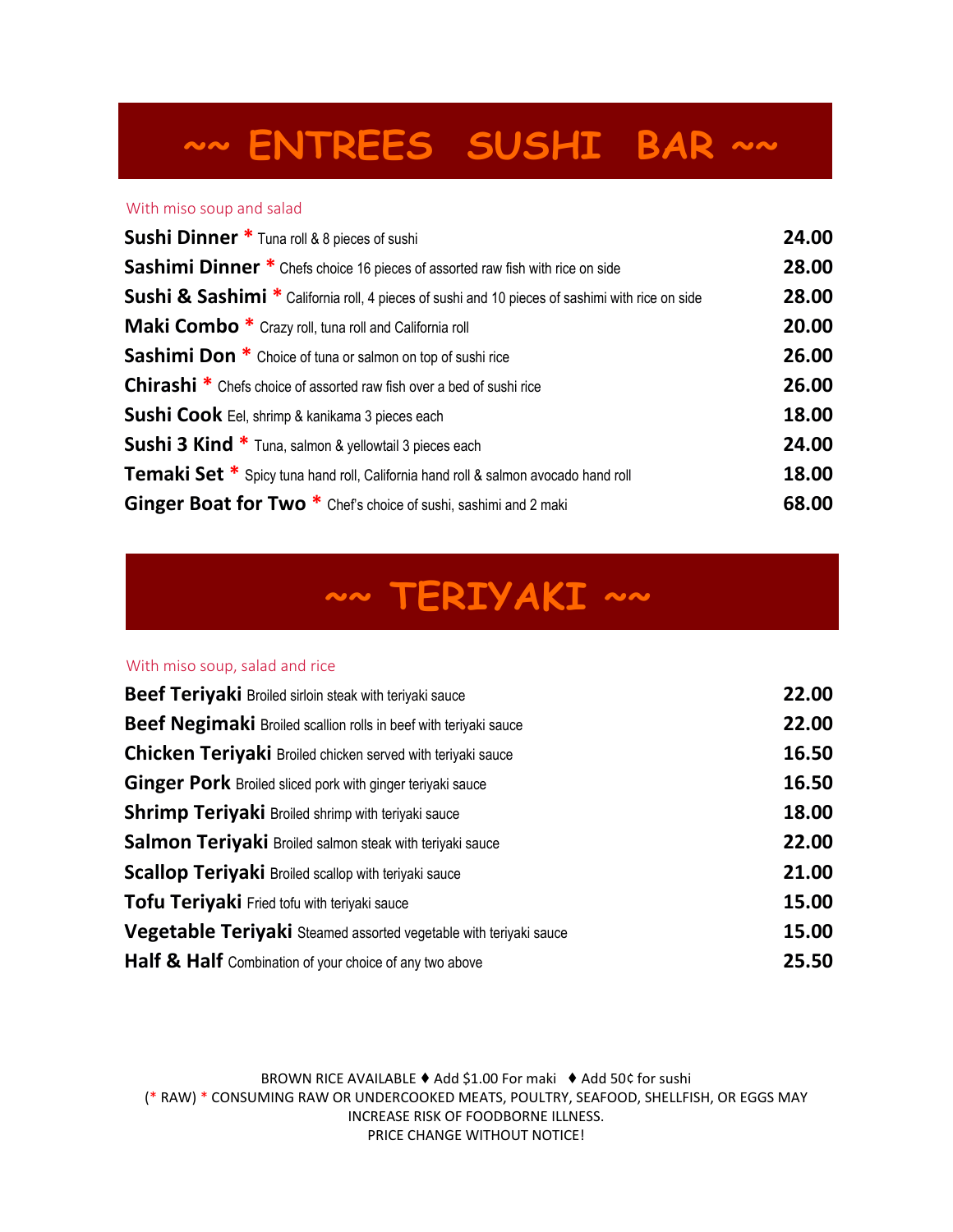## **~~ TEMPURA ~~**

### With miso soup, salad and rice

| Fish Tempura Deep fried white fish and vegetables in light batter          | 17.00 |
|----------------------------------------------------------------------------|-------|
| <b>Chicken Tempura</b> Deep fried chicken and vegetables in light bailer   | 17.00 |
| <b>Shrimp Tempura</b> Deep fried shrimp and vegetables in light bailer     | 18.00 |
| Seafood Tempura Deep fried assorted seafood and vegetables in light bailer | 19.00 |
| Vegetable Tempura Deep fried assorted fresh vegetables in light batter     | 14.50 |
| <b>Chicken Katsu Deep fried chicken cutlet</b>                             | 17.50 |
| Tonkatsu Deep fried pork cutlet                                            | 17.50 |

### **~~ DON BURI ~~**

#### With miso soup

| <b>Katsu Don</b> Deep fried pork cutlet with cooked vegetables & eggs over a bed of rice | 15.00 |
|------------------------------------------------------------------------------------------|-------|
| <b>Oyakodon</b> Chicken, vegetables & eggs cooked in sauce served over a bed of rice     | 15.00 |
| Ten Don Deep fried shrimp & vegetables over a bed of rice                                | 14.00 |
| <b>Unaju Don</b> Broiled eel on rice with pickle                                         | 18.00 |
| Chicken Katsu Curry Rice White meat chicken curry with rice                              | 15.00 |
| Tonkatsu Curry Rice Fried pork cutlet curry with rice                                    | 15.00 |
| <b>Beef Curry Rice</b> Tender beef and vegetables curry with rice                        | 15.00 |
| Gyu Don Beef and onion cooked in sauce over rice                                         | 16.00 |

### **~~ NABE MONO ~~**

**Sukiyaki** Sliced beef, vegetables & tofu cooked in sukiyaki sauce **20.00**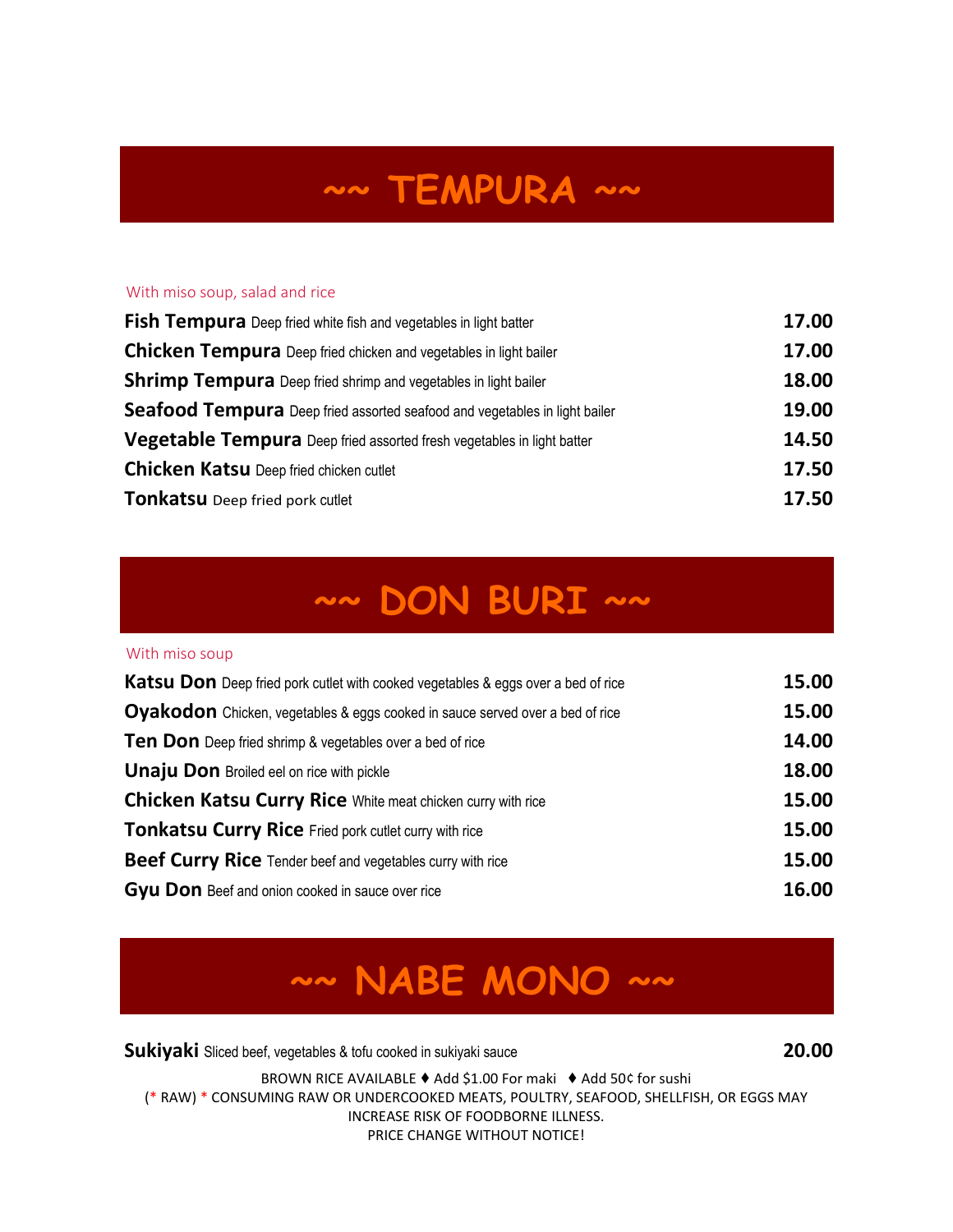| <b>Yose Nabe</b> Assorted seafood, vegetables and noodles cooked in mild broth   | 17.00 |
|----------------------------------------------------------------------------------|-------|
| <b>Mushroom Nabe</b> Assorted mushroom, potato noodles and tofu                  | 17.00 |
| House Nabe Assorted seafood, vegetables and salmon steak cooked in soybean broth | 18.00 |

# **~~ UDON / SOBA / RAMEN ~~**

| Nabe Yaki Udon Noodle soup with shrimp tempura, chicken, egg and vegetables                       | 15.00 |
|---------------------------------------------------------------------------------------------------|-------|
| <b>Seafood Udon</b> Japanese noodle soup with seafood and vegetables                              | 15.00 |
| Chicken Udon Japanese chicken noodle soup                                                         | 13.00 |
| <b>Katsuo Style Mushroom Udon</b>                                                                 | 13.00 |
| <b>Tempura Udon</b> Japanese noodle soup with shrimp and vegetable tempura on top                 | 16.00 |
| <b>Yaki Udon</b> Sauteed Japanese noodles with choice of chicken, beef, pork, shrimp or vegetable | 13.95 |
| <b>Yaki Soba</b> Sauteed thin noodles with shrimp tempura and vegetables                          | 12.50 |
| <b>Tempura Zaru Soba</b> Cold buck wheat noodles with shrimp tempura and vegetables on side       | 16.00 |
| <b>Zaru Soba</b> Cold buck wheat noodles served with special dipping sauce                        | 8.50  |
| <b>Chicken Lo Mein</b>                                                                            | 12.50 |
| Seafood Yaki Udon Sauteed Japanese noodles with seafood                                           | 15.95 |
| <b>Tonkutsu Ramen</b> Silky tonkutsu broth topped with pork, bamboo shoots and scallions          | 13.50 |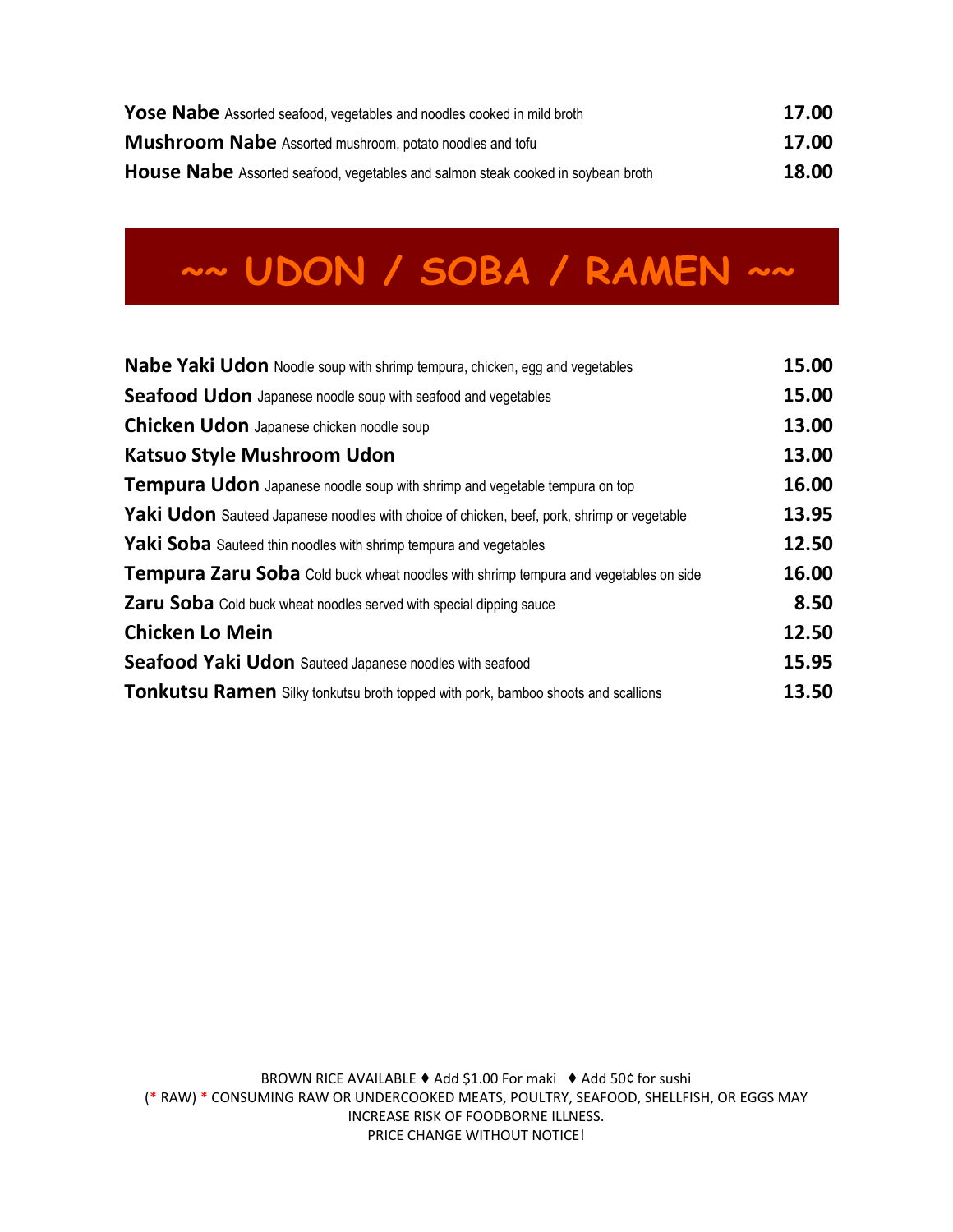### **~~ SUSHI BAR LUNCH SPECIALS ~~**

#### With miso soup and salad

| <b>Sushi Lunch *</b> Choice of tuna roll or California roll with 5 pieces of sushi   | 14.50 |
|--------------------------------------------------------------------------------------|-------|
| <b>Sashimi Lunch</b> * 12 pieces of assorted raw fish and rice on side               | 18.00 |
| <b>Sushi &amp; Sashimi Lunch *</b> 8 pieces of sashimi and 4 pieces of sushi         | 18.00 |
| <b>California Lunch</b> Avocado cucumber & kanikama roll in sushi rice (12 pieces)   | 12.95 |
| <b>Maki Combo</b> * Salmon avocado roll and spicy tuna roll                          | 13.95 |
| Vegetarian Lunch Cucumber avocado roll and assorted vegetables roll                  | 13.00 |
| <b>Temaki Lunch</b> * Spicy tuna hand roll California hand roll and salmon hand roll | 15.00 |
| <b>Chirashi Lunch *</b> Variety of raw fish on bed of sushi rice                     | 19.00 |

## **~~ LUNCH BOXES ~~**

### With miso soup and salad

| <b>Ginger Daily Special House special lunch box</b>                    | 15.95 |
|------------------------------------------------------------------------|-------|
| <b>Beef Teriyaki</b> Broiled sirloin steak with teriyaki sauce         | 12.95 |
| <b>Chicken Teriyaki</b> Broiled chicken with teriyaki sauce            | 10.50 |
| <b>Chicken Katsu Deep fried chicken cutlet</b>                         | 10.50 |
| <b>Chicken Tempura</b> Deep fried chicken & vegetables in light batter | 12.00 |
| Ginger Pork Broiled sliced pork with ginger teriyaki sauce             | 11.00 |
| <b>Shrimp Tempura</b> Deep fried shrimp & vegetables in light batter   | 12.50 |
| <b>Salmon Teriyaki</b> Broiled salmon steak with teriyaki sauce        | 12.50 |
| Seafood Teriyaki Broiled seafood with teriyaki sauce                   | 12.00 |
| Pork Shumai Teriyaki Steamed pork shumai with teriyaki sauce           | 10.00 |
| Tonkatsu Deep fried pork cutlet                                        | 10.50 |
| <b>Vegetable Tempura</b> Deep fried vegetables in light batter         | 10.50 |
| Tofu Teriyaki                                                          | 10.50 |
| <b>Shrimp Teriyaki</b>                                                 | 11.50 |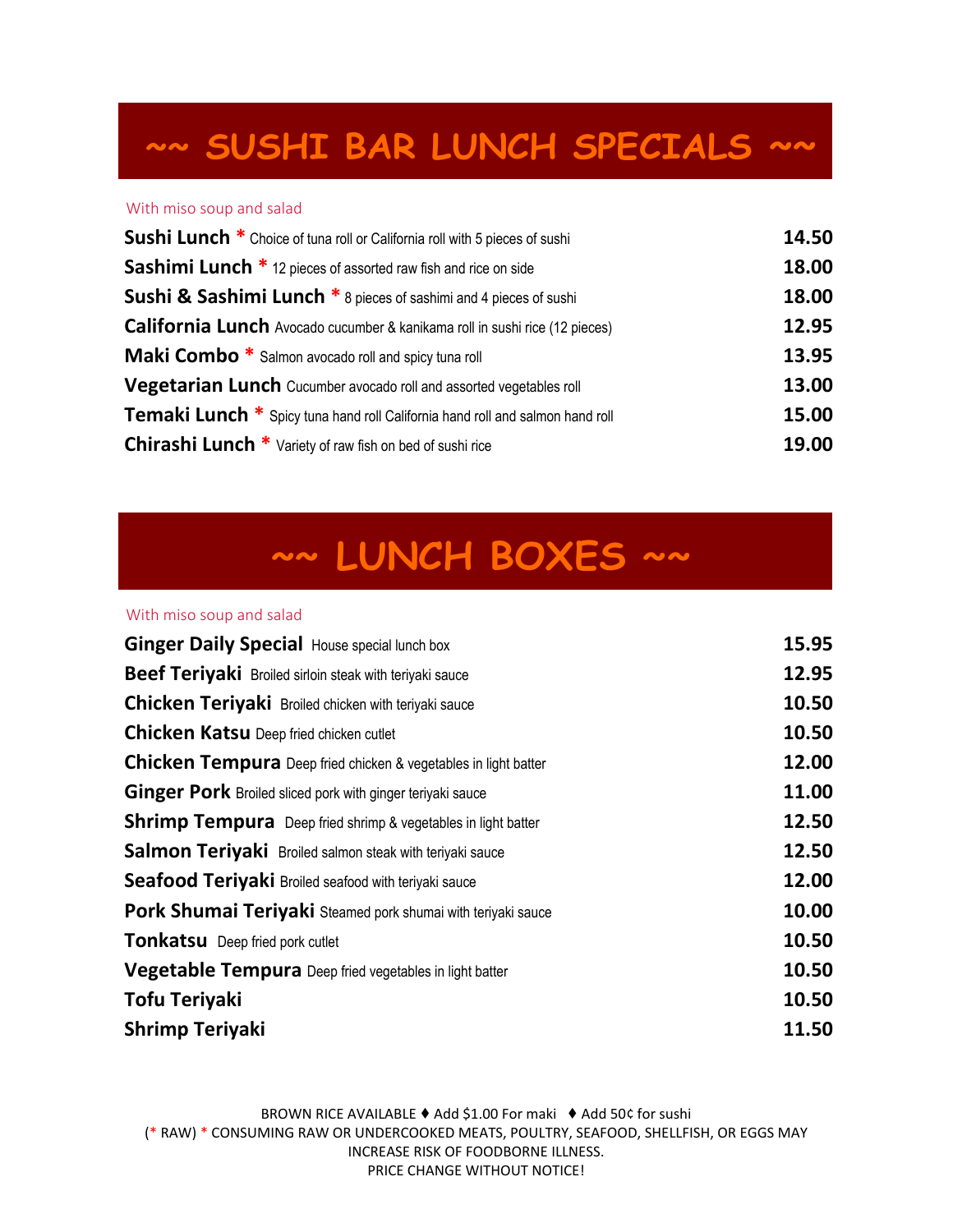## **~~ LUNCH BOX COMBO ~~**

#### With miso soup, salad and rice

| Chicken Teriyaki & Sushi *        | 16.50 |
|-----------------------------------|-------|
| Beef Teriyaki & Sushi *           | 17.50 |
| Shrimp Tempura & Sushi *          | 17.00 |
| Chicken Tempura & Sushi *         | 17.00 |
| Salmon Teriyaki & Sushi *         | 17.95 |
| Chicken Teriyaki & Shrimp Tempura | 17.95 |

## **~~ DON & UDON (LUNCH) ~~**

| <b>Chicken Lo Mein</b>                                                                     | 11.50 |
|--------------------------------------------------------------------------------------------|-------|
| Yaki Soba Sauteed noodles with shrimp and vegetables                                       | 12.50 |
| <b>Chicken Udon</b> Noodle soup with chicken and vegetables                                | 12.00 |
| Nabe Yaki Udon Noodle soup with shrimp tempura, egg, chicken & vegetables                  | 13.50 |
| Seafood Yaki Udon Sauteed Japanese noodles with seafood                                    | 15.95 |
| <b>Miso Noodle Soup</b> Soy bean soup with noodles and vegetables                          | 9.00  |
| Seafood Udon Noodle soup with seafood and vegetables                                       | 13.95 |
| Kitsune Udon Noodle soup with Japanese fried bean curd                                     | 9.50  |
| Yaki Udon Sauteed Japanese soft thick noodles with choice of chicken, pork, beef or shrimp | 12.95 |
| <b>Ten Don</b> Fried shrimp & vegetables over a bed of rice                                | 12.00 |
| <b>Unaju Don</b> Broiled eel on rice                                                       | 14.00 |
| <b>Katsu Don</b> Deep fried pork cutlet with cooked vegetables & egg over a bed of rice    | 13.00 |
| <b>Oyako Don</b> Chicken, vegetables & egg cooked in sauce served over a bed of rice       | 13.00 |
| <b>Curry Rice</b> Choice of chicken cutlet or pork cutlet on bed of rice with curry sauce  | 13.00 |
| Gyu Don Beef with onion on rice                                                            | 14.00 |
| <b>Tonkutsu Ramen</b> Silky tonkutsu broth topped with pork, bamboo shoots and scallions   | 13.50 |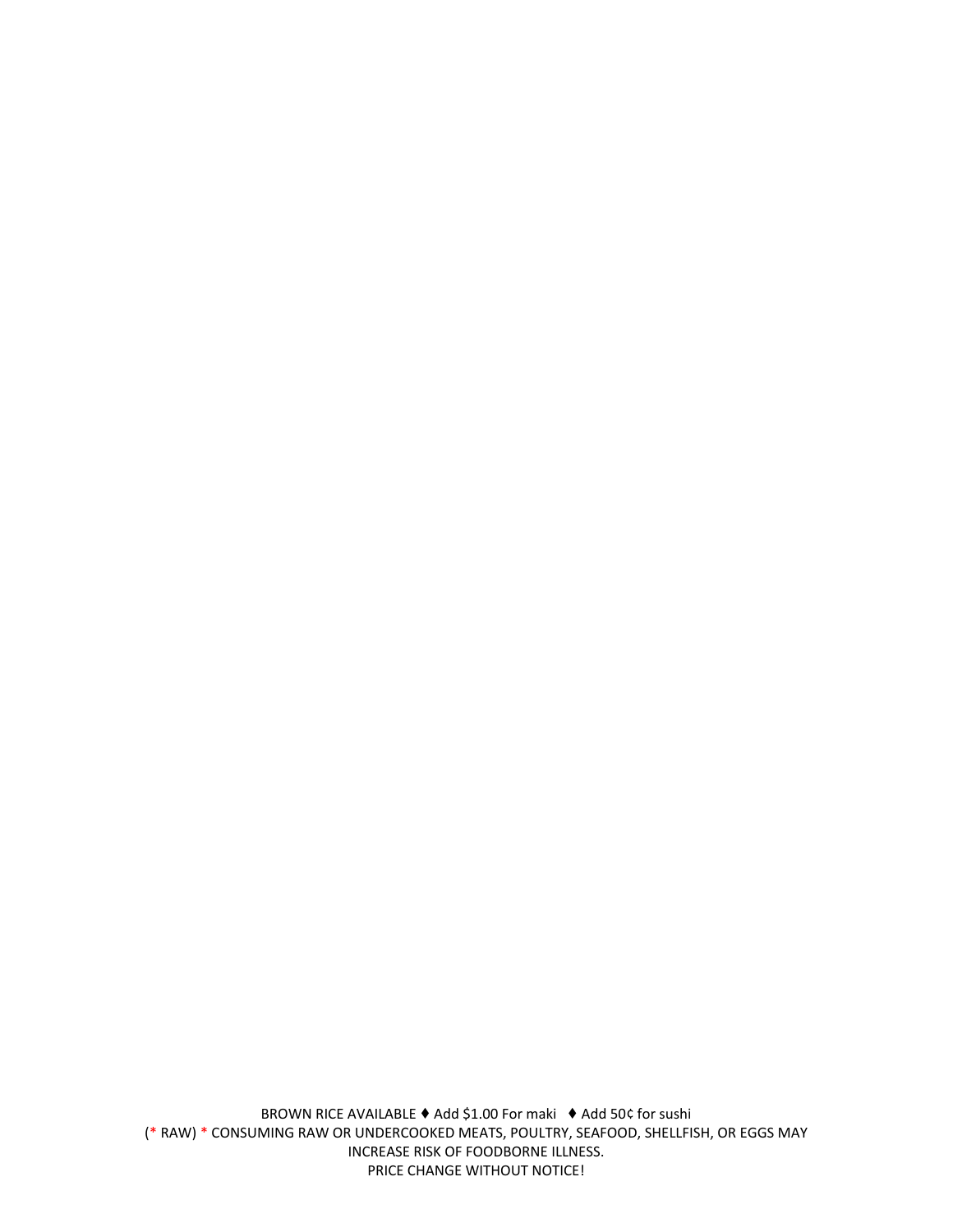## **~~ SUSHI & SASHIMI ~~**

| Sushi: 2 pieces per order<br>$\bullet$     |       |         |
|--------------------------------------------|-------|---------|
| Sashimi: 3 pieces per order<br>$\bullet$ . | Sushi | Sashimi |
| Toro * Fatty Tuna                          | 13.00 | 18.00   |
| Maguro * Tuna                              | 7.00  | 9.00    |
| Albacore Tuna *                            | 5.50  | 7.50    |
| <b>Escolor</b> * Super white tuna          | 5.75  | 7.00    |
| <b>Spicy Crispy Tuna * Sushi only</b>      | 5.50  |         |
| Sake * Salmon                              | 6.50  | 8.75    |
| <b>Smoked Salmon</b>                       | 5.75  | 7.00    |
| Hamachi * Yellowtail                       | 7.00  | 9.00    |
| Suzuki * Stripe bass                       | 6.50  | 8.50    |
| Tai * Talapia                              | 4.50  | 6.00    |
| Saba * Mackerel                            | 5.00  | 7.00    |
| <b>Unagi</b> Fresh water eel               | 6.75  | 8.50    |
| Unagi-Avocado                              | 8.00  |         |
| <b>Botan Ebi</b> * Jumbo sweet shrimp      | 10.00 | 13.00   |
| Ebi Shrimp                                 | 4.95  | 6.25    |
| <b>Kanikama</b> Crabmeat stick             | 4.25  | 5.50    |
| Tako Octopus                               | 6.00  | 8.00    |
| Ika $*$ Squid                              | 5.00  | 7.50    |
| Hottate-Gai * Scallop                      | 7.50  | 9.00    |
| Spicy Scallop Sushi *                      | 7.50  |         |
| Hokkigai Surf clam                         | 5.00  | 6.50    |
| Uni * Sea urchin                           | 10.00 | 12.00   |
|                                            |       |         |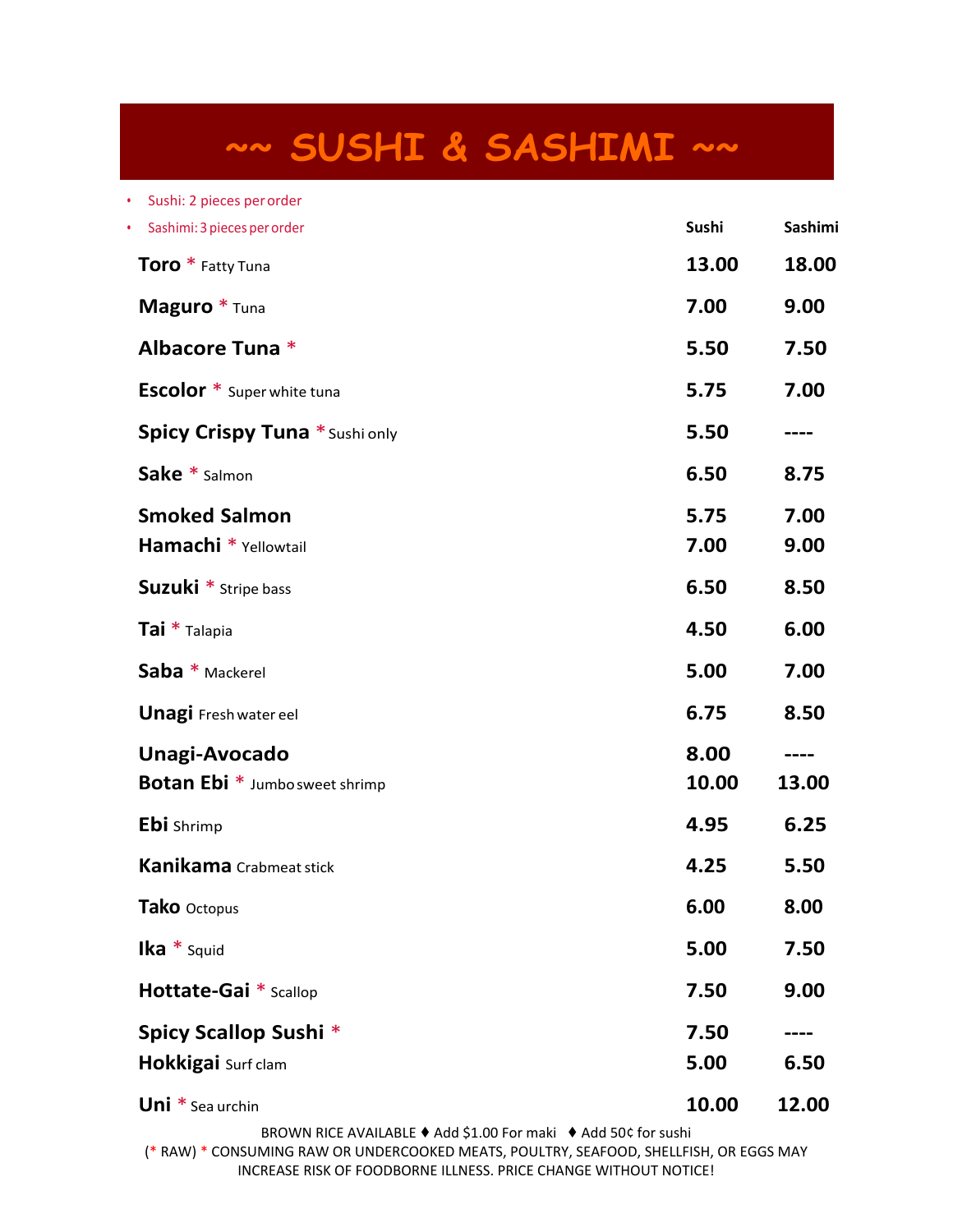• Sushi: 2 pieces perorder

| · Sashimi: 3 pieces per order                    | Sushi | Sashimi |
|--------------------------------------------------|-------|---------|
| <b>Ikura</b> * Salmon roe                        | 8.00  | 9.50    |
| <b>Tobiko</b> Flying fish roe                    | 7.00  | 8.00    |
| <b>Tamago</b> Sweet egg omelet                   | 4.25  | 5.50    |
| <b>Inari</b> Fried tofu wrapper                  | 4.00  | 5.00    |
| <b>Avocado Sushi</b>                             | 4.00  | 5.00    |
| <b>Tsubugai</b> * Sea conch                      | 5.50  | 7.50    |
| <b>Quail Egg</b> * Add with uni, ikura or tobiko | 2.50  | 2.50    |

**~~ MAKI ROLL ~~**

| <b>Ume-Shiso Maki</b> Plum paste, shiso leaf & cucumber                                                                                                                                                                      | 4.50 |
|------------------------------------------------------------------------------------------------------------------------------------------------------------------------------------------------------------------------------|------|
| <b>Avocado Maki</b>                                                                                                                                                                                                          | 5.00 |
| <b>Cucumber Maki</b>                                                                                                                                                                                                         | 4.00 |
| <b>Oshinko Maki Japanese pickles</b>                                                                                                                                                                                         | 4.00 |
| Cucumber & Avocado Maki                                                                                                                                                                                                      | 5.50 |
| <b>Vegetable Maki</b>                                                                                                                                                                                                        | 8.50 |
| <b>Sweet Potato Maki</b>                                                                                                                                                                                                     | 5.50 |
| Kanikama Maki                                                                                                                                                                                                                | 5.00 |
| <b>California Maki</b>                                                                                                                                                                                                       | 6.50 |
| <b>California Maki with Roe</b>                                                                                                                                                                                              | 7.50 |
| Tuna Maki *                                                                                                                                                                                                                  | 7.00 |
| Spicy Tuna Maki * Tuna, spicy mayo, tempura flakes and scallion                                                                                                                                                              | 7.95 |
| Salmon Maki *                                                                                                                                                                                                                | 7.00 |
| <b>Spicy Salmon Maki</b> * Salmon, spicy mayo, tempura flakes and scallion                                                                                                                                                   | 7.50 |
| <b>Alaskan Maki</b> * Salmon and avocado                                                                                                                                                                                     | 8.00 |
| Salmon Skin Maki With cucumber and scallion                                                                                                                                                                                  | 6.95 |
| Philadelphia Maki Smoked salmon, cream cheese, cucumber & scallion                                                                                                                                                           | 6.95 |
| BROWN RICE AVAILABLE ♦ Add \$1.00 For maki ♦ Add 50¢ for sushi<br>(* RAW) * CONSUMING RAW OR UNDERCOOKED MEATS, POULTRY, SEAFOOD, SHELLFISH, OR EGGS MAY<br>INCREASE RISK OF FOODRORNE ILLNESS, RRICE CHANGE WITHOUT NOTICEL |      |

INCREASE RISK OF FOODBORNE ILLNESS. PRICE CHANGE WITHOUT NOTICE!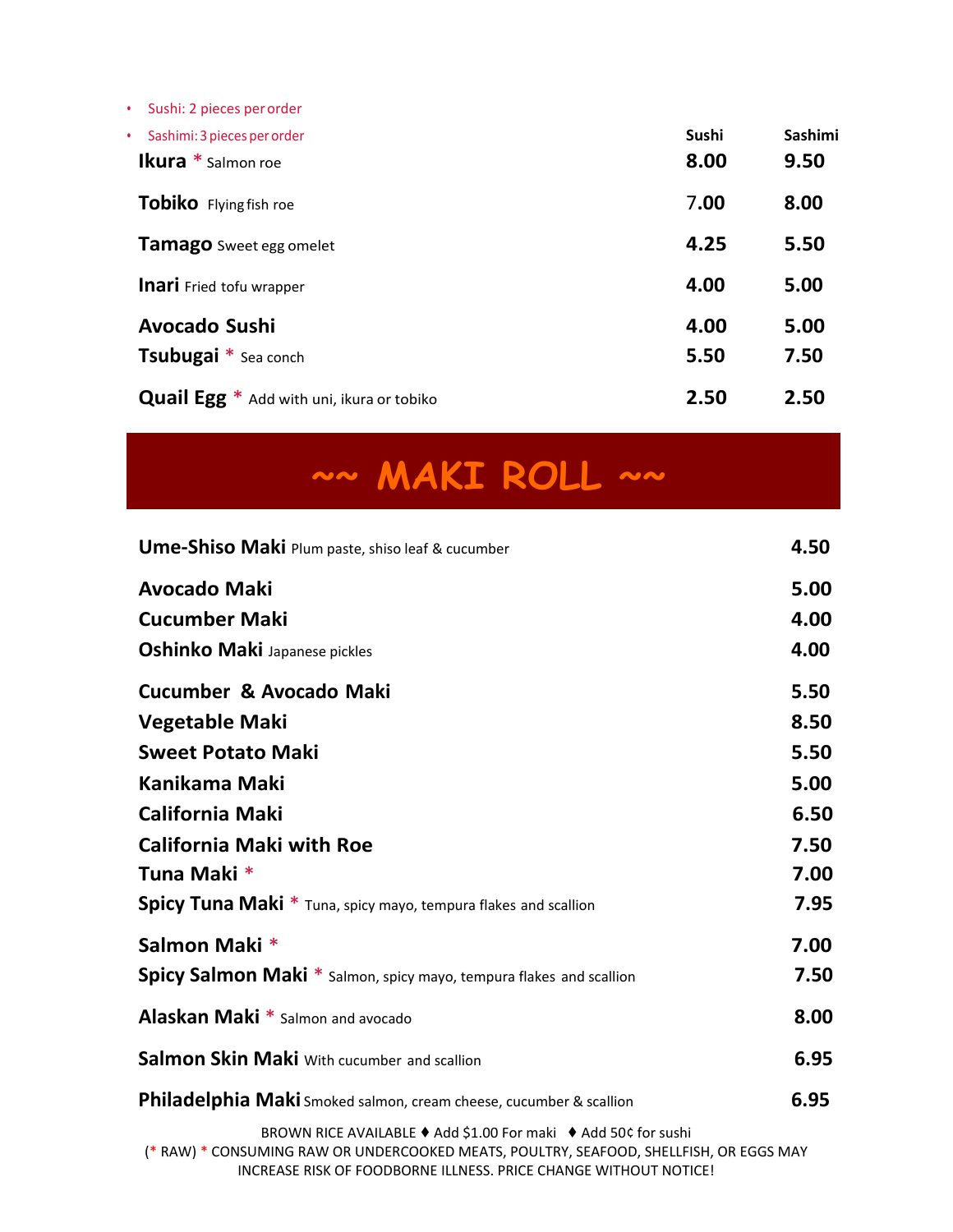| Yellowtail Scallion Maki *                                                                                         | 7.25  |
|--------------------------------------------------------------------------------------------------------------------|-------|
| <b>Spicy Yellowtail Maki</b> * Yellowtail, spicy mayo, tempura flakes & scallion                                   | 7.95  |
| <b>Shrimp Tempura Maki</b>                                                                                         | 7.95  |
| <b>Crazy Maki</b> Shrimp tempura, cucumber, avocado, caviar with spicy mayo                                        | 8.25  |
| <b>Eel Cucumber Maki</b>                                                                                           | 7.50  |
| <b>Eel Avocado Maki</b>                                                                                            | 8.00  |
| Futo Maki Giant roll with mixed vegetables, kanikama and sweet egg                                                 | 8.50  |
| <b>Spider Maki</b> Soft shell crab tempura, avocado, cucumber, lettuce, caviar & spicy mayo                        | 13.00 |
| <b>Spicy Scallop Maki</b> * Scallop, caviar, cucumber, spicy mayo & scallion                                       | 9.50  |
| Baked Scallop Maki Baked spicy scallop on top of the avocado, cucumber roll                                        | 9.00  |
| <b>Rainbow Maki</b> * Assorted raw fish on top of California roll                                                  | 13.00 |
| Caterpillar Maki Eel, cucumber, caviar roll with layer of avocado                                                  | 12.50 |
| Fire Dragon Maki * Fried kanikama roll with spicy tuna on top                                                      | 12.00 |
| <b>Dragon Maki</b> California roll with eel on top                                                                 | 13.00 |
| Scorpion Maki Eel, cucumber, caviar roll with shrimp, eel sauce on top                                             | 12.00 |
| Volcano Maki Baked California roll topped with spicy mayo, caviar & scallion                                       | 7.95  |
| <b>Alligator Maki</b> Shrimp tempura roll, crabmeat with eel, avocado on top                                       | 13.95 |
| Tokyo Rose *<br>Tuna, salmon, white fish, caviar, avocado, spicy mayo, tempura flakes with soy bean sheet          | 9.75  |
| Rising Sun Maki<br>Grilled California roll with salmon topping, served with spicy mayo, eel sauce & tempura flakes | 12.95 |
| Bedford Maki Shrimp tempura roll with spicy kanikama on top                                                        | 12.95 |
| Lightning Maki $*$<br>Spicy tuna, avocado, wasabi tobiko wrapped with soy bean sheet                               | 9.75  |

### **~~ SPECIAL ROLL ~~**

| <b>Phoenix Roll *</b><br>Kanikama with spicy crumb wrapped with seared salmon, tobiko, eel sauce, and scallions | 13.00 |
|-----------------------------------------------------------------------------------------------------------------|-------|
| Snow Mountain Maki Shrimp tempura roll top with crabmeat scallion and tobico                                    | 15.00 |